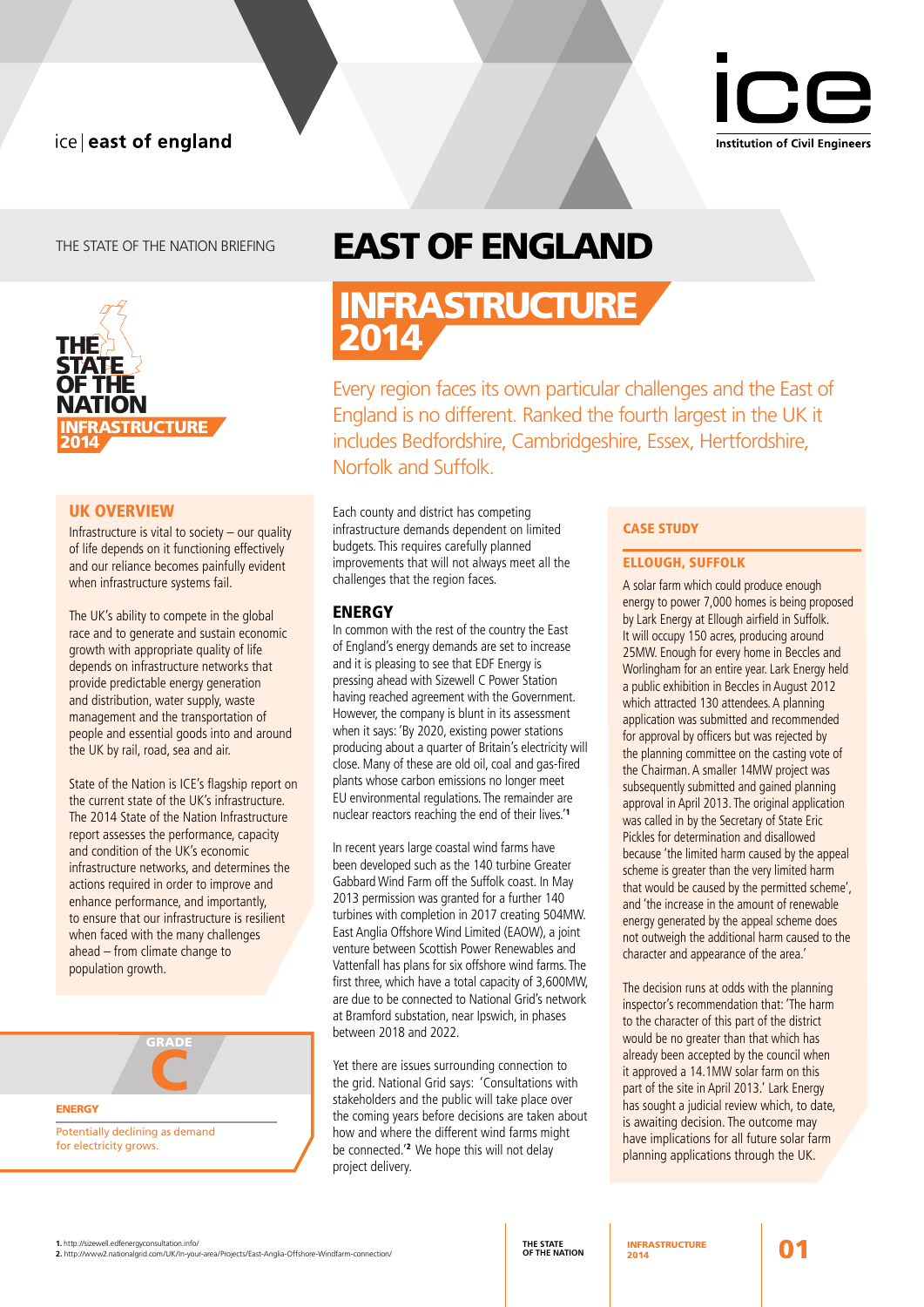Inland wind farms are still a contentious issue with many communities opposed to them and forming protest groups. It is difficult to see how this can be resolved. Solar farms appear less contentious perhaps because they are not so visible, however it is difficult to see them as a long term option should tariffs and viability change. Lark Energy who have four schemes under development across the region say solar farms are 'easily removed when the scheme is decommissioned in the future.' Whilst this may be seen as beneficial it could also mean that should solar farms prove unviable they could disappear as quickly as they appeared.

Across the region there are other power plants burning straw or waste animal products. Each adds to the energy mix but inevitably – despite the welcome investment in renewable energy sources within the Region - we will still be dependent on large gas and/or nuclear power plants.



# FLOOD MANAGEMENT

Large parts of the East of England (Essex, Norfolk and Suffolk) are at potential risk of coastal flooding. This was brought home in December 2013 with the 'the biggest UK storm surge for 60 years' (Environment Agency).

It is not possible to ensure 100% flood prevention and the investment for flood prevention as a whole is sizeable and on-going. Following the episodes of flooding in winter 2013/4 the Government is providing £270 million to repair or maintain flood defences.

We welcome the provisions of the Flood and Water Management Act 2010 which has provided a lead to Local Authorities. Many have plans in place to implement the Act. For instance Cambridge City Council has produced the 'Cambridge Sustainable Drainage Design (SuDs) and Adoption Guide', which sets out the Council's requirements. However the introduction of the new SuDS duty was originally anticipated to be in 2012, but

this has been subject to repeated delays leaving many local authorities in limbo. David Harrison, Norfolk County Council's Cabinet Member for Environment, Transport, Development & Waste, said: 'this delay and uncertainty is enormously frustrating. We were on target to have a SuDS approval, inspection and adoption system ready for April, but this has now been put on hold, including staff recruitment.'

The Environment Agency and Local Authorities are working in partnership with private investors to help ensure the region is resilient to flood risk.<sup>3</sup> However, there is concern that despite this there is insufficient investment in the maintenance of our flood defences. An additional concern is that many of the experienced flood prevention engineers are older and moving towards retirement. Without new entrants to the profession, this is resulting in a skills shortage.

However it is not all bad news. Ipswich has seen significant investment in flood defence and the new pumping station at St German's in Norfolk will help to ensure 700km<sup>2</sup> of fenland and in excess of 25,000 properties will not flood.

For now the region is holding its own but this is unlikely to be the case in 20 years. During this time as sea levels rise it is possible that parts of the Norfolk Broads could become salinated. Natural England issued a report in 2009 that said around 16,000 acres (25 square miles) including six villages, hundreds of homes and thousands of acres of farmland are at risk.<sup>4</sup>

Some coastal communities are at severe risk from coastal erosion, indeed many already have had frightening experience of this. Decisions are needed to relocate people at greatest risk and increase erosion resilience for others. Key infrastructures at Sizewell and Bacton must be included to avoid damage and isolation.

When assessing flood risk much emphasis is placed on people and property but little on agricultural land. The East of England has vast tracts of agricultural land providing significant value to the UK economy. It is a concern that agricultural land value and food security are not currently given sufficient weighting alongside protection of property.

#### CASE STUDY

#### ST GERMAN'S PUMPING STATION

The Station took three years to construct and was officially opened on 20 April 2011. It cost £38m and protects property worth £3.6M including 22,500 homes. It has six pumps that can move up to 100 tonnes of water a second, protecting land as far away as Peterborough and Cambridge from flooding.



It can operate for 10 days at full capacity with 250,000 litres of stored diesel. Because the pumps are speed variable they can be run as efficiency demands. Performance can be checked remotely to keep water levels under control.



Its predecessor was over 75 years old and has been demolished. In April 1998 it worked at full capacity for 50 hours and it was the fear of mechanical failure that led to plans for a replacement.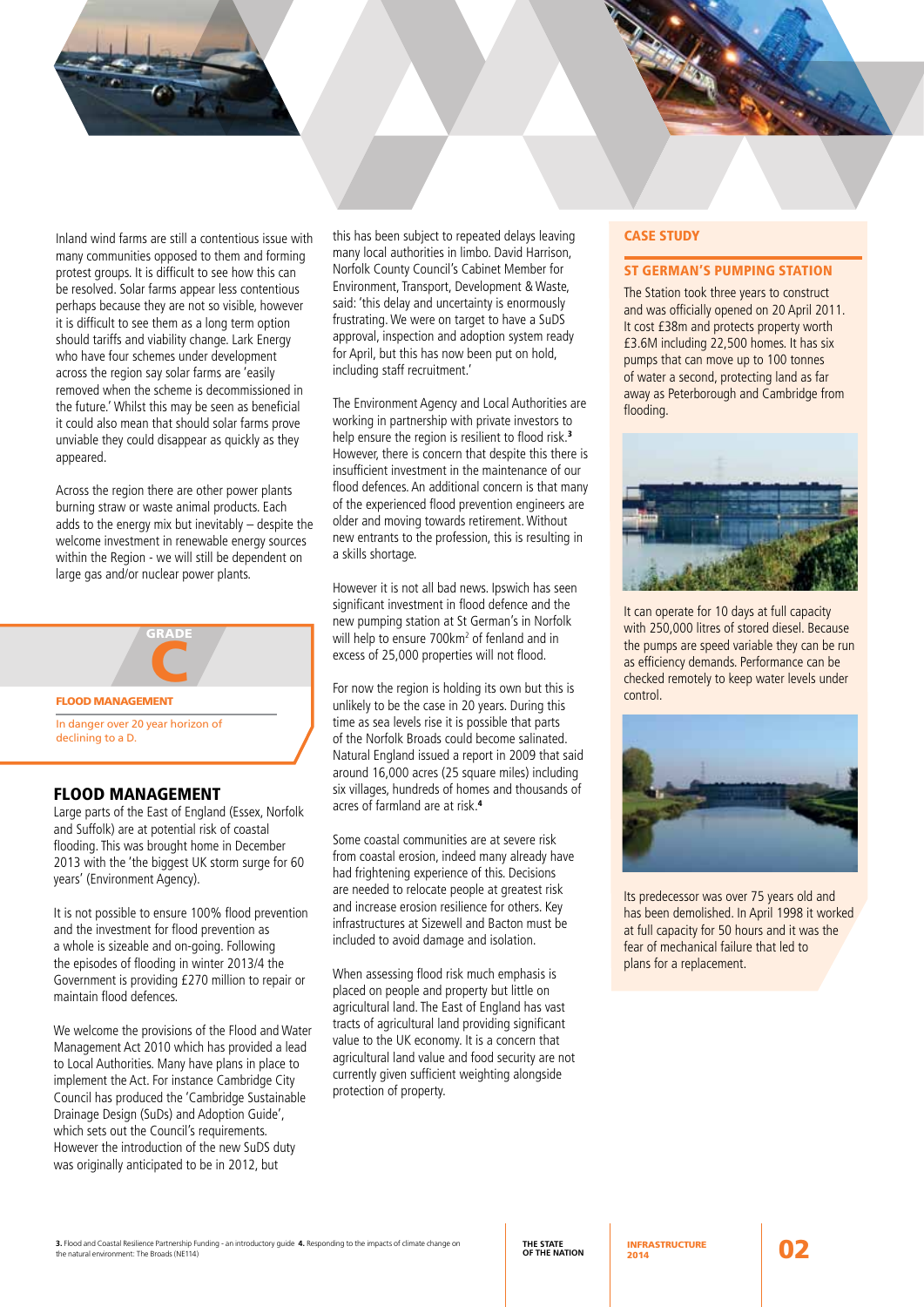Park and Ride - Cambridge





# TRANSPORT

Travelling south or north is relatively easy by road and rail, travelling east or west less so. The region is experiencing growth and is struggling to match it with efficient transport links.

There have been some encouraging developments. We welcome the progress made in making improvements to the A14 the main artery from the midlands to the east coast ports and therefore vital to the country's economy. The last remaining section of the A11 to be dualled from Barton Mills to Thetford was brought forward and is moving apace with completion due in December 2014. The first section by-passing Elveden opened on 28 April 2014. The improvements will give direct access to Norfolk from London via the M11 and A14.

Sadly the same cannot be said for the A47 which runs west/east from the East Midlands to Norfolk. Local authorities along the route have joined forces with business, MPs and the Local Enterprise Partnerships to call for improvements. The A47 Alliance Steering Group, predicts that improvements will deliver over 15,000 new jobs in 20 years and boost economic output by over £600m a year. The Group says: 'housing and jobs growth is being held back for want of relatively modest, targeted improvements at key locations and, over and above this, the route does not perform as well as it could. The single carriageway standard of the majority of the route leads to slow unreliable journeys and a poor safety record.' It proposes targeted investment of £127m in 2014 to 2017, a further £247m by 2021, and £425m in the longer term (after 2021).

The region is fortunate in having excellent port facilities at Felixstowe, Harwich and London Gateway. Each is vital to the UK economy transporting goods from and to the rest of the world. Port operators are making significant investments in the transport networks serving these ports. For example DP World – operators of London Gateway - have made improvements to the A13. In March 2014 a new £59m rail link to Felixstowe opened providing a direct link for

freight to the Midlands. Previously freight trains went via Ipswich adding an hour to the journey. At 0.75 miles (1.2km) long the Ipswich Chord connects the East Suffolk Line with the Great Eastern Main Line to Nuneaton. The number of containers transported by railway has doubled in the last decade.<sup>5</sup> Felixstowe owners Hutchison Ports said 28% of its UK freight - about 830,000 containers - went by rail in 2013 compared to 400,000 containers in 2004.

The Government's Airports Commission led by Sir Howard Davies is not due to deliver until the summer of 2015 when a new Government will be in place. Decisions regarding airport capacity should be resolved immediately after the Davies Commission to avoid further uncertainty for our major airports – including Stansted.

The region is of course served by other airports in Luton, Norwich, Southend and Cambridge but these are largely geared to the leisure and holiday trade. In December 2013 a planning application by London Luton Airport to increase to increase capacity from 12 million to 18 million passengers a year was approved.

Public transport varies across the region. Rail links to London are good and improving. In April 2014 Abellio Greater Anglia announced a £20 million programme of improvements to rolling stock, facilities and services.

Travelling across the region is more disjointed and lengthy with few easy options. The project to reopen the East West Rail Link between Cambridge and Oxford is progressing and is largely dependent on inter-local authority vision, co-operation and funding. Because much of the original route land is unavailable there are considerable problems to overcome. 'The Central section of East West Rail between Bedford and Cambridge includes the link between Bedford and Sandy. Within the overall scheme, this is the most difficult and costly part of the route to reinstate.'<sup>6</sup>

Bus services within cities are generally good, less so in urban areas and often a rarity in rural areas. Without public sector subsidy bus operators cannot run frequent services when passenger numbers are not viable.

The way bus services are managed can be improved to make them more attractive as an alternative to the car. Park and Ride services have proved successful but changes to policy may have detrimental consequences.<sup>7</sup>

Abberton Reservoir

Cambridgeshire County Council is seeking to impose a daily parking charge at park and ride sites to raise revenue and deter those who park then cycle. This additional cost may push users back to their cars, in fact the authority is expecting a 5% drop in use. The main bus operator Stagecoach believes it will be considerably higher.

Perhaps the most encouraging news is the region now has two guided busways in Cambridgeshire and Luton. The Cambridgeshire Guided Busway opened in August 2011 and was quickly oversubscribed. In the first year of operation it provided 2.5 million journeys - 750,000 more than forecast. The Luton and Dunstable Busway opened in September 2013 and is steadily building passenger growth.

Also in Cambridge the new Cambridge Science Park rail station is progressing although completion is likely to be a year later than planned due to work required by Network Rail.



#### WATER

The East of England is one of the driest regions in the country yet probably more dependent on water than most. Aside from the growing domestic needs, agriculture and industry are set to increase demand. While Essex and Suffolk Water have done excellent work in expanding the capacity of Abberton Reservoir to meet growing demand it has taken over 20 years to deliver.

Already water is being transferred many hundreds of miles to serve communities with lower levels. For instance Essex is the driest county in England and in some years up to a third of its water is pumped from Denver in Norfolk via the Rivers Stour and Blackwater. This arrangement started in the 1970s and is known as the Ely Ouse to Essex Transfer Scheme (EOETS). Demand in Essex is predicted to increase 25% by 2023. Increasing the capacity of Abberton Reservoir and enhancing transfers from the River Stour should result in less water being transferred from Norfolk.